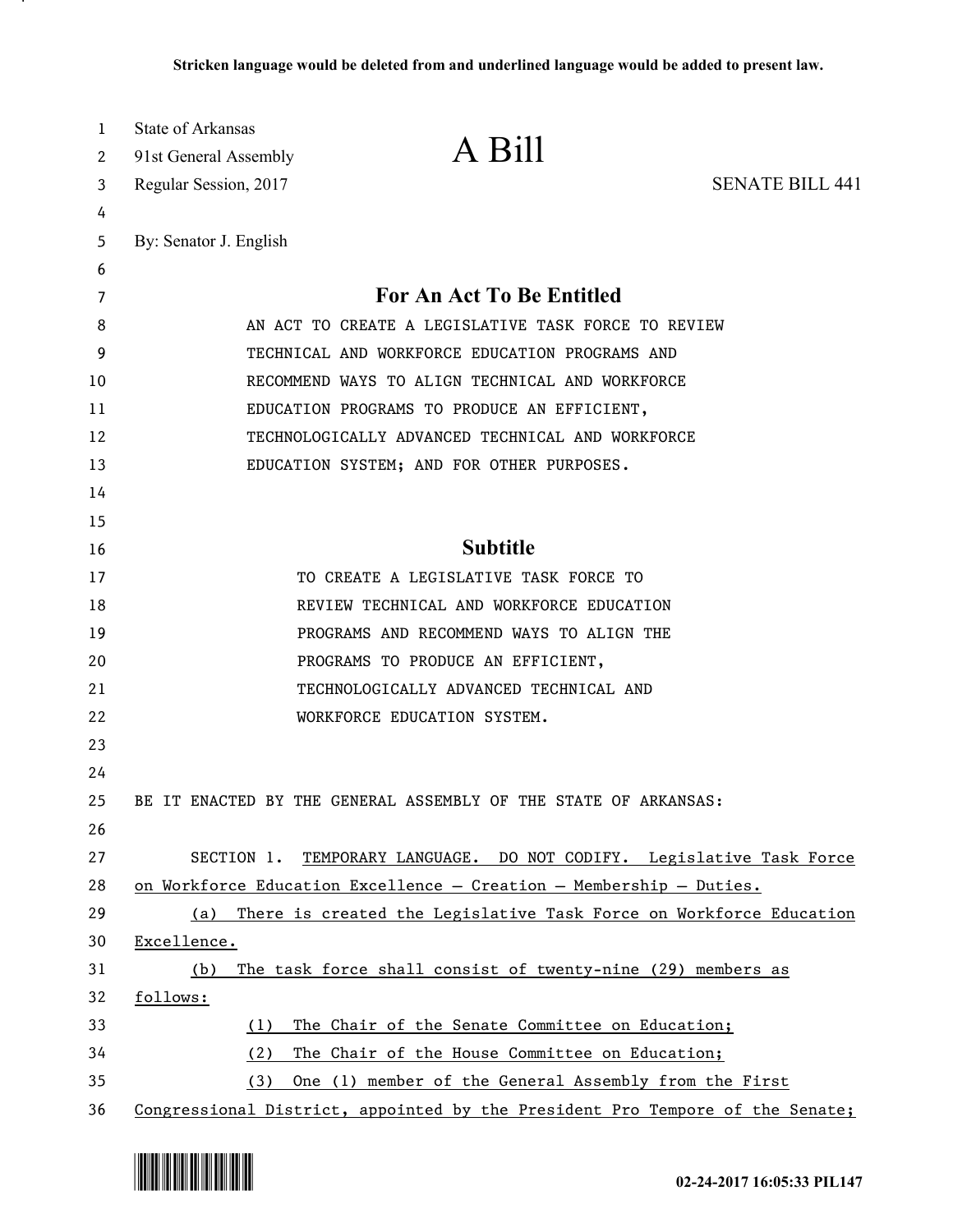| 1  | One (1) member of the General Assembly from the Second<br>(4)                 |
|----|-------------------------------------------------------------------------------|
| 2  | Congressional District, appointed by the Speaker of the House of              |
| 3  | Representatives;                                                              |
| 4  | One (1) member of the General Assembly from the Third<br>(5)                  |
| 5  | Congressional District, appointed by the President Pro Tempore of the Senate; |
| 6  | One (1) member of the General Assembly from the Fourth<br>(6)                 |
| 7  | Congressional District, appointed by the Speaker of the House of              |
| 8  | Representatives;                                                              |
| 9  | The Commissioner of Education or his or her designee;<br>(7)                  |
| 10 | (8)<br>The Executive Director of the Arkansas Economic Development            |
| 11 | Commission or his or her designee;                                            |
| 12 | The Director of the Department of Career Education or his or<br>(9)           |
| 13 | her designee;                                                                 |
| 14 | The Director of the Department of Higher Education or his<br>(10)             |
| 15 | or her designee;                                                              |
| 16 | The Director of the Department of Workforce Services or his<br>(11)           |
| 17 | or her designee;                                                              |
| 18 | The Executive Director of the Arkansas Association of<br>(12)                 |
| 19 | Educational Administrators;                                                   |
| 20 | The Executive Director of the Arkansas Community Colleges;<br>(13)            |
| 21 | Two (2) career and technical education teachers appointed<br>(14)             |
| 22 | by the Chair of the Senate Committee on Education;                            |
| 23 | Two (2) adult education teachers appointed by the Chair of<br>(15)            |
| 24 | the Senate Committee on Education;                                            |
| 25 | (16) Six (6) members recommended by the Arkansas State Chamber                |
| 26 | of Commerce who represent industry in Arkansas;                               |
| 27 | Two (2) two-year state-supported institution of higher<br>(17)                |
| 28 | education administrators selected from the group of two-year state-supported  |
| 29 | institutions of higher education that host secondary career and technical     |
| 30 | centers appointed by the Chair of the Senate Committee on Education;          |
| 31 | (18) Two (2) high school superintendents selected from the group              |
| 32 | of school districts that host secondary career and technical centers          |
| 33 | appointed by the Chair of the Senate Committee on Education;                  |
| 34 | (19) One (1) four-year state-supported institution of higher                  |
| 35 | education administrator appointed by the Chair of the Senate Committee on     |
| 36 | Education; and                                                                |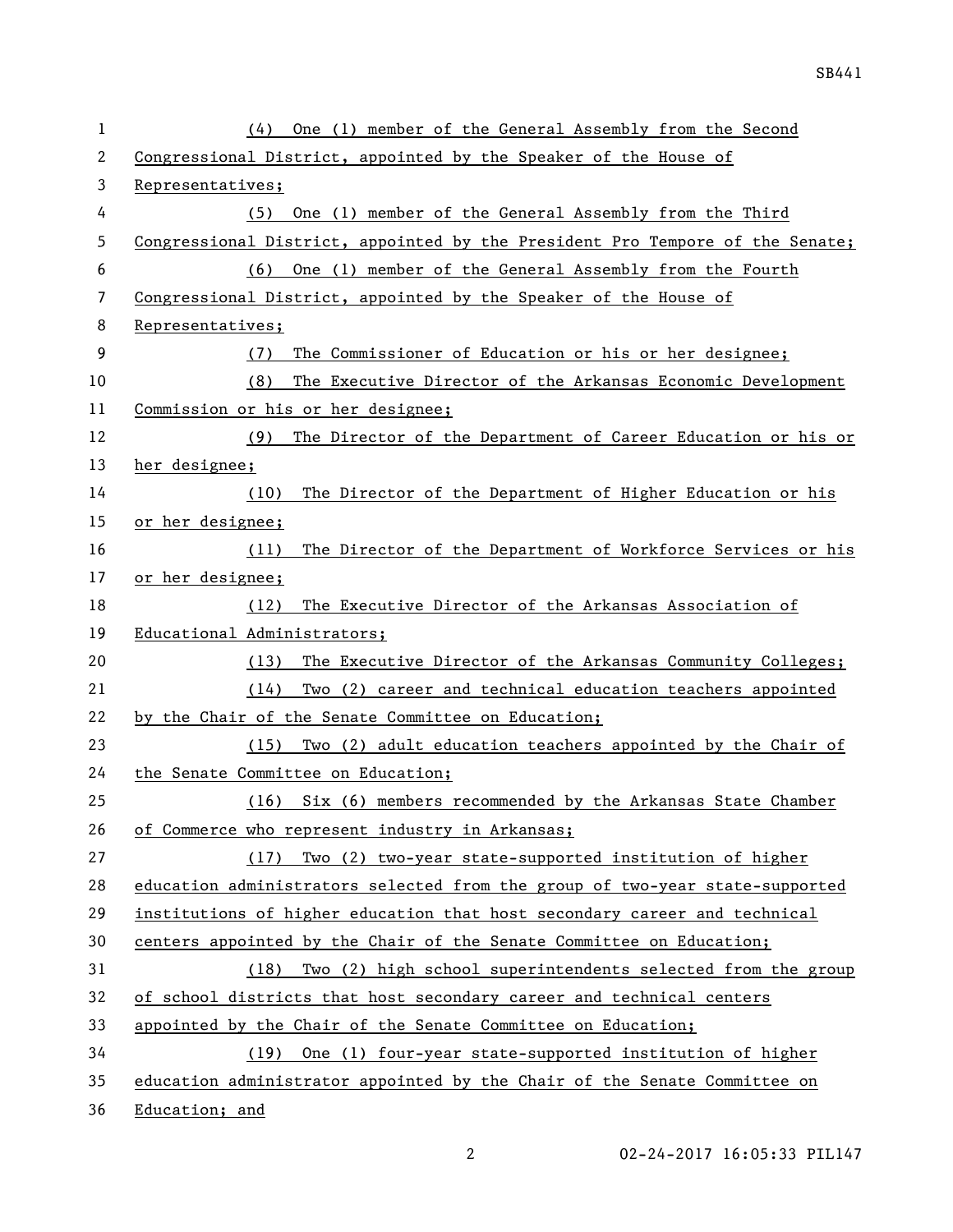| 1  | One (1) at-large member appointed by the Chair of the<br>(20)               |
|----|-----------------------------------------------------------------------------|
| 2  | Senate Committee on Education.                                              |
| 3  | $(c)(1)(A)$ The Chair of the Senate Committee on Education shall call       |
| 4  | the first meeting of the task force within sixty (60) days of the effective |
| 5  | date of this act and shall serve as the chair of the task force.            |
| 6  | (B)<br>The Chair of the House Committee on Education shall                  |
| 7  | serve as the vice-chair of the task force.                                  |
| 8  | (2) At the first meeting of task force, the members of the task             |
| 9  | force shall elect from its membership other officers as needed for the      |
| 10 | transaction of business.                                                    |
| 11 | $(3)(A)$ The task force shall conduct its meetings at the State             |
| 12 | Capitol Building or another site selected by the chair.                     |
| 13 | (B) Meetings of the task force shall be held at least one                   |
| 14 | (1) time every three (3) months but may occur more often at the call of the |
| 15 | chair.                                                                      |
| 16 | The task force shall establish rules and procedures for<br>(4)              |
| 17 | conducting business.                                                        |
| 18 | (5) If a vacancy occurs on the task force, the vacancy shall be             |
| 19 | filled in the same manner as the original appointment.                      |
| 20 | $(6)(A)$ Legislative members of the task force shall be paid per            |
| 21 | diem and mileage as authorized by law for attendance at meetings of interim |
| 22 | committees of the General Assembly.                                         |
| 23 | (B) Non-legislative members of the task force shall serve                   |
| 24 | without compensation but may receive reimbursement under $\S$ 25-16-902.    |
| 25 | $(7)(A)$ A majority of the members of the task force shall                  |
| 26 | constitute a quorum for transacting business.                               |
| 27 | No action may be taken by the task force except by a<br>(B)                 |
| 28 | majority vote at a meeting at which a quorum is present.                    |
| 29 | The task force may expend funds and resources in carrying<br>(8)            |
| 30 | out its purpose and responsibilities that are appropriated or funded by the |
| 31 | General Assembly or a third party.                                          |
| 32 | The Bureau of Legislative Research shall provide staff for<br>(9)           |
| 33 | the task force.                                                             |
| 34 | $(d)(1)$ The task force shall review and research ways to improve career    |
| 35 | and technical education programs and workforce development programs and to  |
| 36 | align career and technical education programs and workforce development     |

02-24-2017 16:05:33 PIL147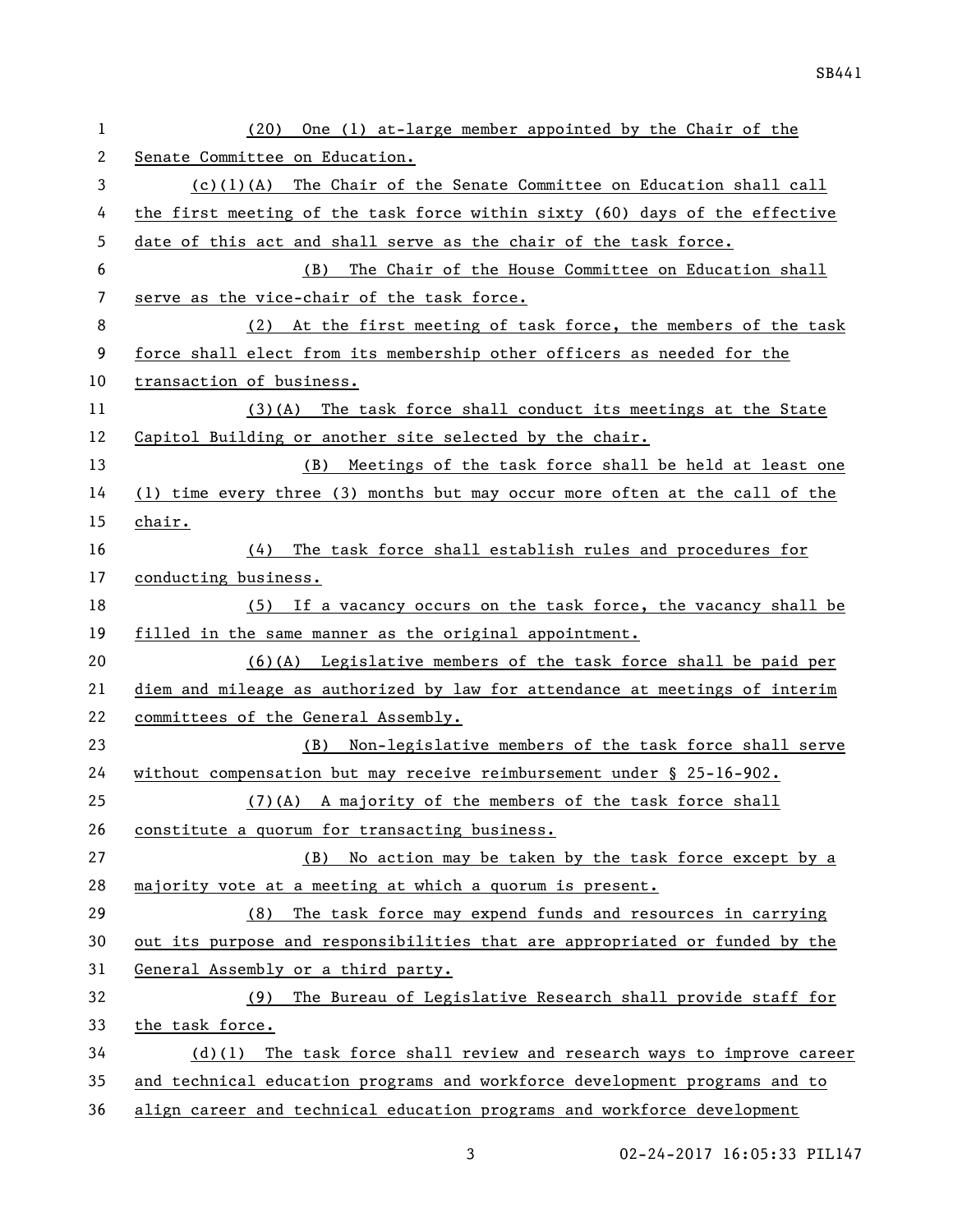| 1  | programs to achieve a positive economic impact on the State of Arkansas.      |
|----|-------------------------------------------------------------------------------|
| 2  | The task force shall:<br>(2)                                                  |
| 3  | Review the current structure, fiscal performance,<br>(A)                      |
| 4  | compliance, and outcomes of the career and technical education programs and   |
| 5  | workforce development programs offered through:                               |
| 6  | (i) High schools;                                                             |
| 7  | (ii) Secondary vocational area centers, as defined                            |
| 8  | in $\S$ 6-20-2303;                                                            |
| 9  | Two-year institutions of higher education;<br>(iii)                           |
| 10 | Four-year institutions of higher education;<br>(iv)                           |
| 11 | The Department of Career Education;<br>(v)                                    |
| 12 | The Department of Workforce Services;<br>(vi)                                 |
| 13 | (vii) Apprenticeship schools, offices, and programs,                          |
| 14 | including at the Department of Labor, Department of Career Education,         |
| 15 | Department of Workforce Services, Department of Human Services, and other     |
| 16 | apprenticeship schools receiving public funds; and                            |
| 17 | (viii) Other agencies or organizations that offer                             |
| 18 | career and technical education programs or workforce development programs;    |
| 19 | Review the workforce needs of the state now and in the<br>(B)                 |
| 20 | future;                                                                       |
| 21 | (C)<br>Recommend strategies to meet the workforce needs of                    |
| 22 | the state;                                                                    |
| 23 | (D)<br>Research and recommend ways to improve the delivery of                 |
| 24 | career and technical education programs and workforce development programs;   |
| 25 | Research and recommend strategies to align the career<br>(E)                  |
| 26 | and technical education programs and workforce development programs;          |
| 27 | Research and recommend strategies that:<br>(F)                                |
| 28 | (i) Reduce skill shortages;                                                   |
| 29 | Enhance the state's economic growth;<br>(ii)                                  |
| 30 | (iii) Meet industry demands;                                                  |
| 31 | Improve fiscal and operational consistency and<br>(iv)                        |
| 32 | efficiency as it relates to career and technical education among statewide    |
| 33 | high schools, secondary vocational area centers, apprenticeship programs, and |
| 34 | two-year state-supported institutions of higher education;                    |
| 35 | Create alignment among educational and career<br>$(\nu)$                      |
| 36 | pathways, concurrent credit opportunities, apprenticeship credits for         |

02-24-2017 16:05:33 PIL147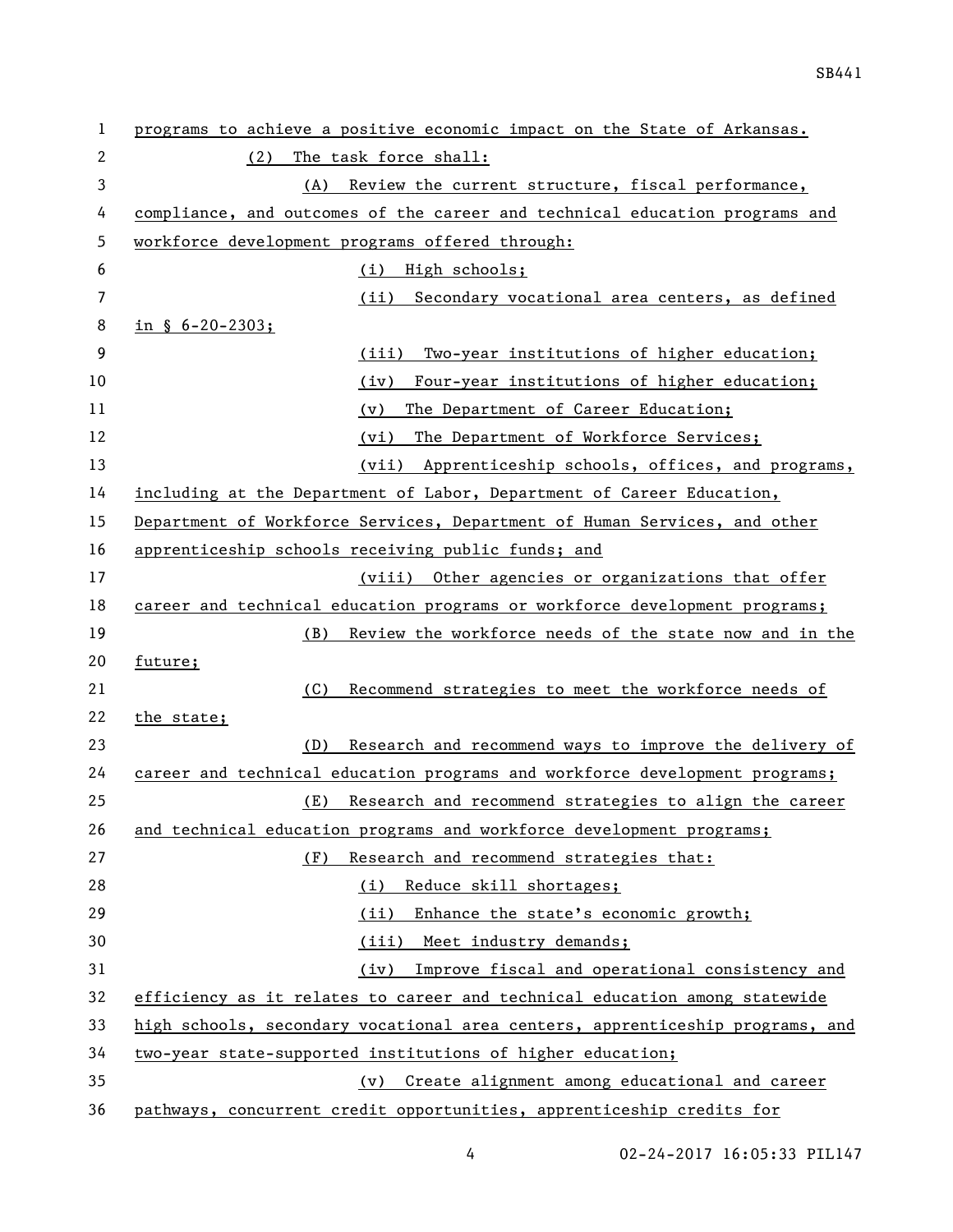| 1  | relevant secondary and college courses, and work-based learning opportunities |
|----|-------------------------------------------------------------------------------|
| 2  | for students transitioning among high schools, secondary vocational area      |
| 3  | centers, apprenticeship programs, two-year state-supported institutions of    |
| 4  | higher education, and employment;                                             |
| 5  | (vi) Identify and overcome barriers to improve                                |
| 6  | career and technical education programs and workforce development programs    |
| 7  | and to align career and technical education programs and workforce            |
| 8  | development programs to achieve a positive economic impact on the State of    |
| 9  | Arkansas, including without limitation:                                       |
| 10 | Any limitations on work-based learning<br>(a)                                 |
| 11 | opportunities for high school and college students;                           |
| 12 | (b) A lack of career-centric, outcome-based                                   |
| 13 | incentives at all levels of education;                                        |
| 14 | (c) The gap between education requirements and                                |
| 15 | employer and labor market needs; and                                          |
| 16 | The lack of strategic alignment and<br>(d)                                    |
| 17 | collaboration among the similarly motivated workforce and education programs  |
| 18 | of agencies, school districts, and institutions of higher education; and      |
| 19 | (vii) Provide access to high-quality, globally                                |
| 20 | competitive career and technical education programs and workforce development |
| 21 | programs;                                                                     |
| 22 | Review best practices among other states;<br>(G)                              |
| 23 | Review regional, prioritized occupations and skills<br>(H)                    |
| 24 | needed by using the priorities and regions defined by each local workforce    |
| 25 | development board under the Arkansas Workforce Innovation and Opportunity     |
| 26 | Act, § 15-4-3701 et seq., as a starting point, which shall drive program and  |
| 27 | funding priorities for the entities, pathways, curricula, training, and       |
| 28 | credit opportunities;                                                         |
| 29 | Review methods to create and implement a statewide<br>(1)                     |
| 30 | plan for promotion and recruitment of talent to opportunities in the highest  |
| 31 | priority occupations;                                                         |
| 32 | Review ways to reduce duplication of effort and<br>(J)                        |
| 33 | achieve alignment and collaboration in improving career and technical         |
| 34 | education programs and workforce development programs and aligning career and |
| 35 | technical education programs and workforce development programs to achieve a  |
| 36 | positive economic impact on the State of Arkansas;                            |